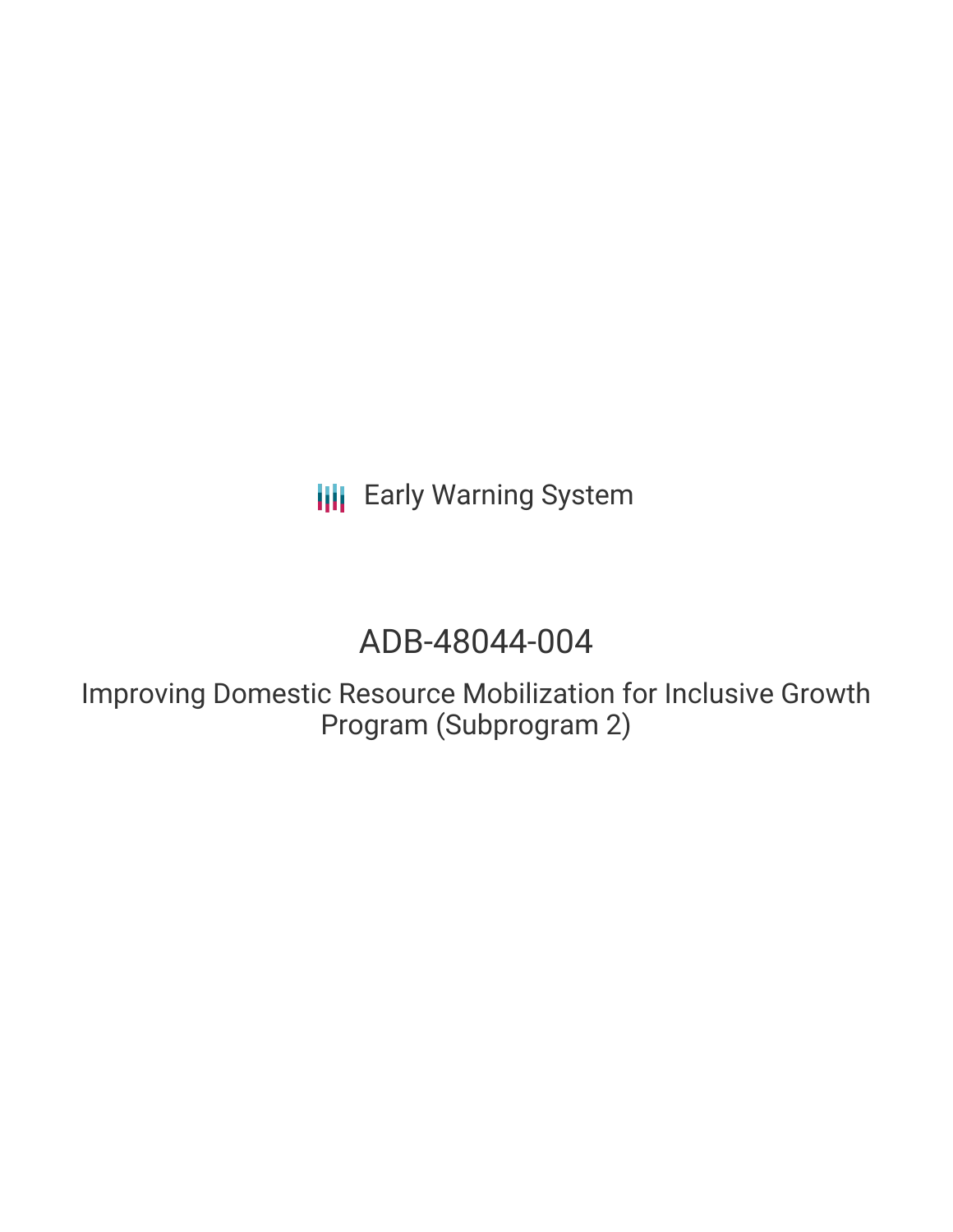

#### **Quick Facts**

| <b>Countries</b>               | Georgia                                    |
|--------------------------------|--------------------------------------------|
| <b>Financial Institutions</b>  | Asian Development Bank (ADB)               |
| <b>Status</b>                  | Canceled                                   |
| <b>Bank Risk Rating</b>        | C                                          |
| <b>Voting Date</b>             | 2015-09-22                                 |
| <b>Borrower</b>                | Government of Georgia, Ministry of Finance |
| <b>Sectors</b>                 | Finance, Law and Government                |
| <b>Investment Type(s)</b>      | Loan                                       |
| <b>Investment Amount (USD)</b> | \$75.00 million                            |
| <b>Loan Amount (USD)</b>       | $$75.00$ million                           |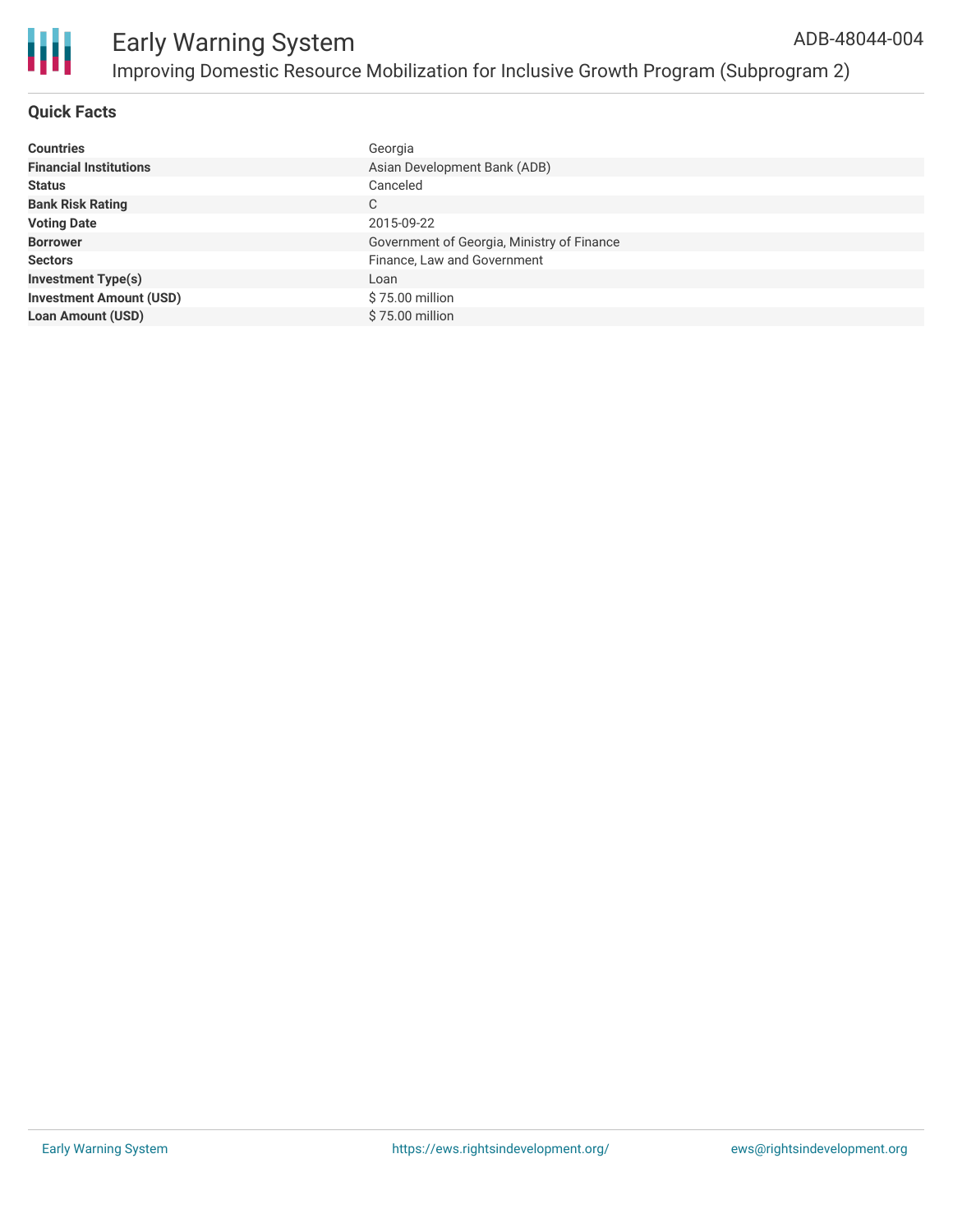



#### **Project Description**

According to ADB website, the ADB is working with Georgia to support a reform program to help strengthen the country's finances and support inclusive growth. The program is supporting government reforms that are creating jobs and providing better social protection for families.

The program enhances inclusive growth options by opening up the fiscal space for the government to meet its planned significant funding of inclusive social and economic services. To achieve this, the program supports fiscal consolidation, improve revenue management, strengthen public expenditure management, enhance the generation of domestic savings, and increase private resource mobilization for investment opportunities, especially for micro, small, and medium-sized businesses. The program impact will be that citizens, particularly women, benefit from higher living standards and more employment opportunities.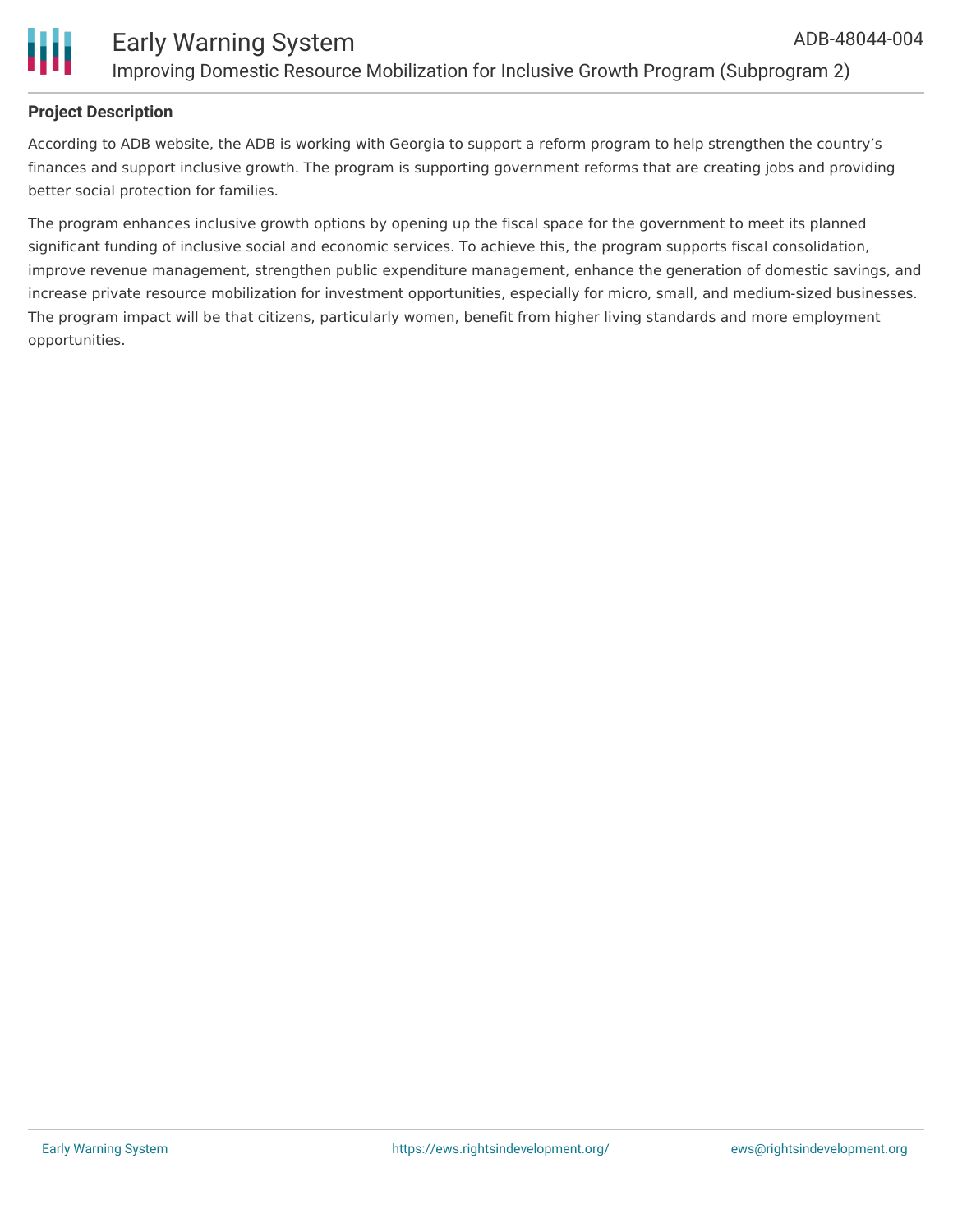

#### Early Warning System Improving Domestic Resource Mobilization for Inclusive Growth Program (Subprogram 2) ADB-48044-004

#### **Investment Description**

Asian Development Bank (ADB)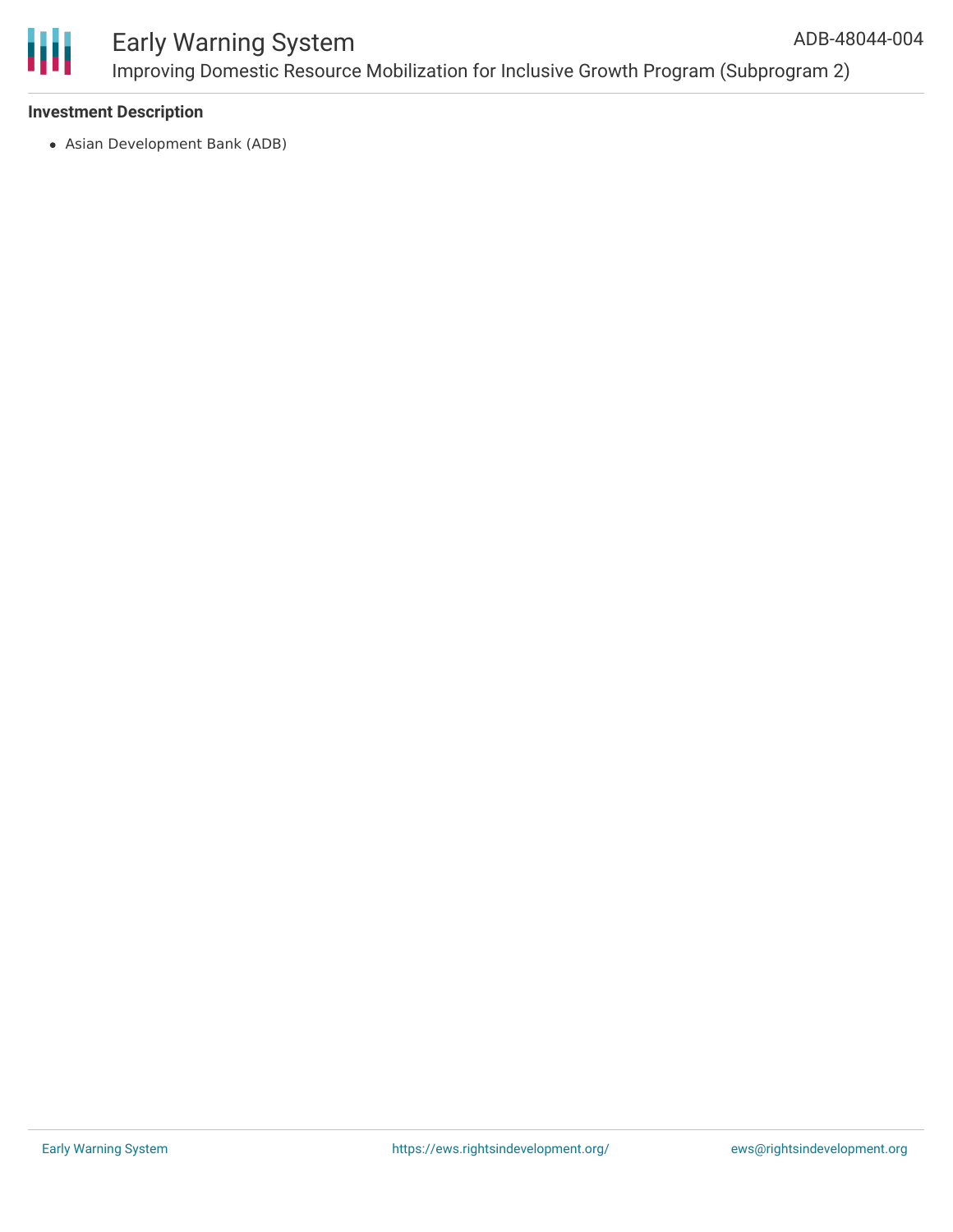### **Contact Information**

Project Officer: Niazi, Tariq H. Central and West Asia Department No contact information provided at the time of disclosure.

#### ACCOUNTABILITY MECHANISM OF ADB

The Accountability Mechanism is an independent complaint mechanism and fact-finding body for people who believe they are likely to be, or have been, adversely affected by an Asian Development Bank-financed project. If you submit a complaint to the Accountability Mechanism, they may investigate to assess whether the Asian Development Bank is following its own policies and procedures for preventing harm to people or the environment. You can learn more about the Accountability Mechanism and how to file a complaint at: http://www.adb.org/site/accountability-mechanism/main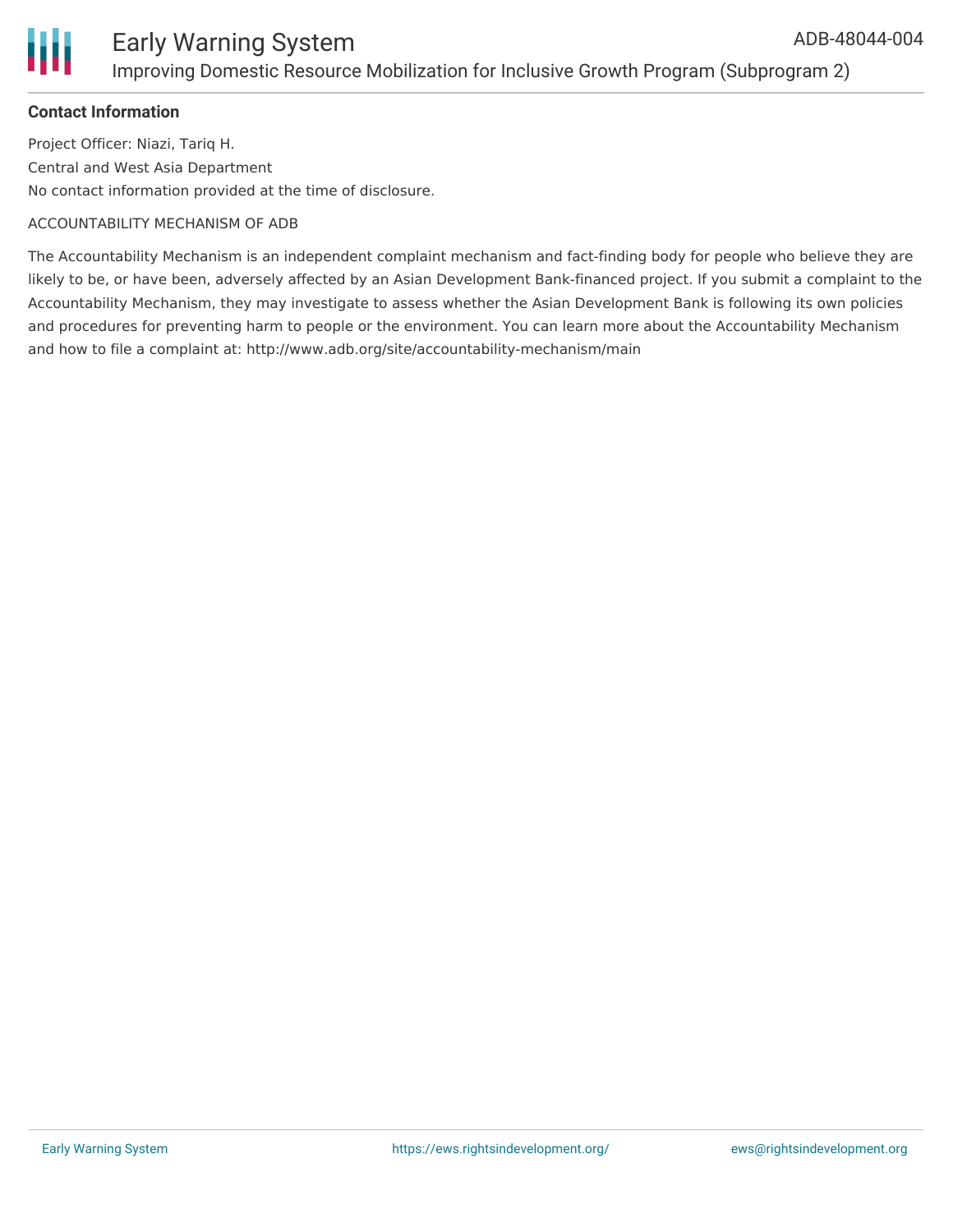# Early Warning System

Improving Domestic Resource Mobilization for Inclusive Growth Program (Subprogram 2)

#### **Bank Documents**

- [Amendment](https://ewsdata.rightsindevelopment.org/files/documents/04/ADB-48044-004_uQqen7l.pdf) to the Loan Agreement (Special Operations) for Loan 3283-GEO: Improving Domestic Resource [Original Source]
- [Contribution](https://ewsdata.rightsindevelopment.org/files/documents/04/ADB-48044-004_3yhW6Zm.pdf) to the ADB Results Framework [\[Original](https://www.adb.org/projects/documents/improving-domestic-resource-mobilization-inclusive-growth-program-sp2-rrp) Source]
- Country Economic [Indicators](https://ewsdata.rightsindevelopment.org/files/documents/04/ADB-48044-004_DEuET7W.pdf) [\[Original](https://www.adb.org/projects/documents/improving-domestic-resource-mobilization-inclusive-growth-program-sp2-rrp) Source]
- [Development](https://ewsdata.rightsindevelopment.org/files/documents/04/ADB-48044-004_iyVASJ1.pdf) Coordination [\[Original](https://www.adb.org/projects/documents/improving-domestic-resource-mobilization-inclusive-growth-program-sp2-rrp) Source]
- [Economic](https://ewsdata.rightsindevelopment.org/files/documents/04/ADB-48044-004_k3CZArG.pdf) and Financial Analysis [\[Original](https://www.adb.org/projects/documents/improving-domestic-resource-mobilization-inclusive-growth-program-sp2-rrp) Source]
- [Gender](https://www.adb.org/projects/documents/improving-domestic-resource-mobilization-inclusive-growth-program-sp2-rrp) Action Plan
- Improving Domestic Resource Mobilization for Inclusive Growth Program [\(Subprogram](https://www.adb.org/projects/documents/improving-domestic-resource-mobilization-inclusive-growth-program-sp2-gap) 2): Gender Action [Original Source]
- Improving Domestic Resource Mobilization for Inclusive Growth Program [\(Subprogram](https://www.adb.org/projects/documents/improving-domestic-resource-mobilization-inclusive-growth-program-sp2-rrp) 2): Report and Rec [Original Source]
- List of [Ineligible](https://ewsdata.rightsindevelopment.org/files/documents/04/ADB-48044-004_ybBrane.pdf) Items [\[Original](https://www.adb.org/projects/documents/improving-domestic-resource-mobilization-inclusive-growth-program-sp2-rrp) Source]
- Loan Agreement (Ordinary Operations) for Loan 3282-GEO: Improving Domestic Resource [Mobilization](https://ewsdata.rightsindevelopment.org/files/documents/04/ADB-48044-004_Hf7Ow0Y.pdf) for [Original Source]
- Loan Agreement (Special Operations) for Loan 3283-GEO: Improving Domestic Resource [Mobilization](https://ewsdata.rightsindevelopment.org/files/documents/04/ADB-48044-004_bHeAlxT.pdf) for [Original Source]
- Loan [Agreement:](https://www.adb.org/projects/documents/improving-domestic-resource-mobilization-inclusive-growth-program-sp2-rrp) Ordinary Operations
- Loan [Agreement:](https://www.adb.org/projects/documents/improving-domestic-resource-mobilization-inclusive-growth-program-sp2-rrp) Special Operations
- Program [Completion](https://www.adb.org/sites/default/files/project-documents/48044/48044-004-pcr-en.pdf) Report
- [Programmatic](https://ewsdata.rightsindevelopment.org/files/documents/04/ADB-48044-004_EFfiWcg.pdf) Approach Concept Paper [\[Original](https://www.adb.org/projects/documents/improving-domestic-resource-mobilization-inclusive-growth-program-sp2-rrp) Source]
- Project [Disclosure](https://ewsdata.rightsindevelopment.org/files/documents/04/ADB-48044-004.pdf) PDF [\[Original](https://www.adb.org/printpdf/projects/48044-004/main) Source]
- Risk Assessment and Risk [Management](https://ewsdata.rightsindevelopment.org/files/documents/04/ADB-48044-004_gB0P8Ya.pdf) Plan [\[Original](https://www.adb.org/projects/documents/improving-domestic-resource-mobilization-inclusive-growth-program-sp2-rrp) Source]
- Sector Assessment (Summary): Public Sector [Management](https://ewsdata.rightsindevelopment.org/files/documents/04/ADB-48044-004_ZoLkcX3.pdf) [\[Original](https://www.adb.org/projects/documents/improving-domestic-resource-mobilization-inclusive-growth-program-sp2-rrp) Source]
- Summary Poverty [Reduction](https://ewsdata.rightsindevelopment.org/files/documents/04/ADB-48044-004_QPI18Ay.pdf) and Social Strategy [\[Original](https://www.adb.org/projects/documents/improving-domestic-resource-mobilization-inclusive-growth-program-sp2-rrp) Source]